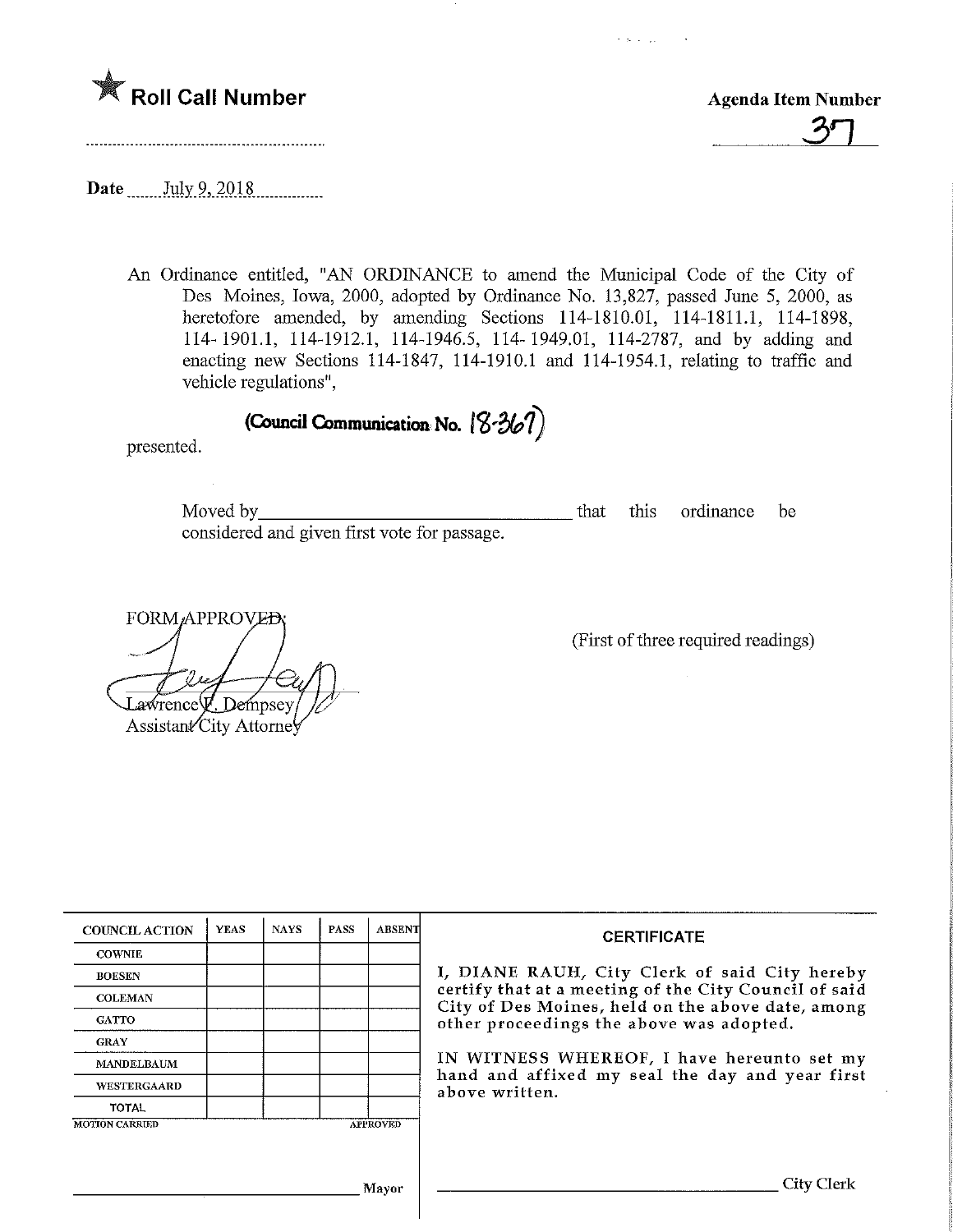AN ORDINANCE to amend the Municipal Code of the City of Des Moines, Iowa, 2000, adopted by Ordinance No. 13,827, passed June 5, 2000, as heretofore amended, by amending Sections 114-1810.01, 114-1811.1, 114-1898, 114-1901.1, 114-1912.1, 114-1946.5, 114- 1949.01, 114-2787, and by adding and enacting new Sections 114-1847,114-1910.1 and 114-1954.1, relating to traffic and vehicle regulations.

 $37$ 

Be It Ordained by the City Council of the City of Des Moines, Iowa:

Section 1. That the Municipal Code of the City of Des Moines, Iowa, 2000, adopted by

Ordinance No. 13,827, passed June 5, 2000, as heretofore amended, is hereby amended by

amending Sections 114-1810.01, 114-1811.1, 114-1898, 114-1901.1, 114-1912.1, 114-1946.5,

114" 1949.01, 114-2787, and by adding and enacting new Sections 114-1847, 114-1910.1 and

114- 1954.1, relating to traffic and vehicle regulations, as follows:

## Sec. 114-1810.01. Geil Avenue.

Geil Avenue, from Southwest Fourteenth Street to Southwest Fifteenth Street, westbound, between  $$7:00$  a.m. and  $9:00$  a.m. and between  $32:00$  p.m. and  $4:00$  p.m.; school days.

## Sec. 114-1811.1. Hoffman Avenue.

Hoffman Avenue, from East Eighth Street east for a distance of 100 feet, westbound, between  $87:00$  a.m. and  $9:00$  a.m. and between  $32:00$  p.m. and  $4:00$  p.m.; school days.

### Sec. 114-1847. Boulder Avenue.

Boulder Avenue, from Southwest Ninth Street to Southwest Seventh Street. eastbound, between 1:00 p.m. and 4:00 p.m., school days.

#### Sec. 114-1898. Eighth Street.

Eighth Street, from a point 500 feet south of Murphy Street to Mulberry Street, includmg the service road west of the viaduct from Turtle Street to Elm Street and the service road west of the viaduct from Cherry Street to Mulberry Street, northbound.

Eighth Street, from Mulberry Street to Keosauqua Way, northbound.

Eighth Street, from College Avenue south for a distance of 200 feet, northbound, between §7:00 a.m. and 9:00 a.m. and ^2:00 p.m. and 4:00 p.m., school days.

# Sec. 114-1901.1. East Twelfth Street

East Twelfth Street, from Tiffin Avenue south for a distance of 100 feet, northbound, between  $\frac{87:00 \text{ a.m.}}{2}$  a.m. and between 32:00 p.m. and 4:00 p.m., school days.